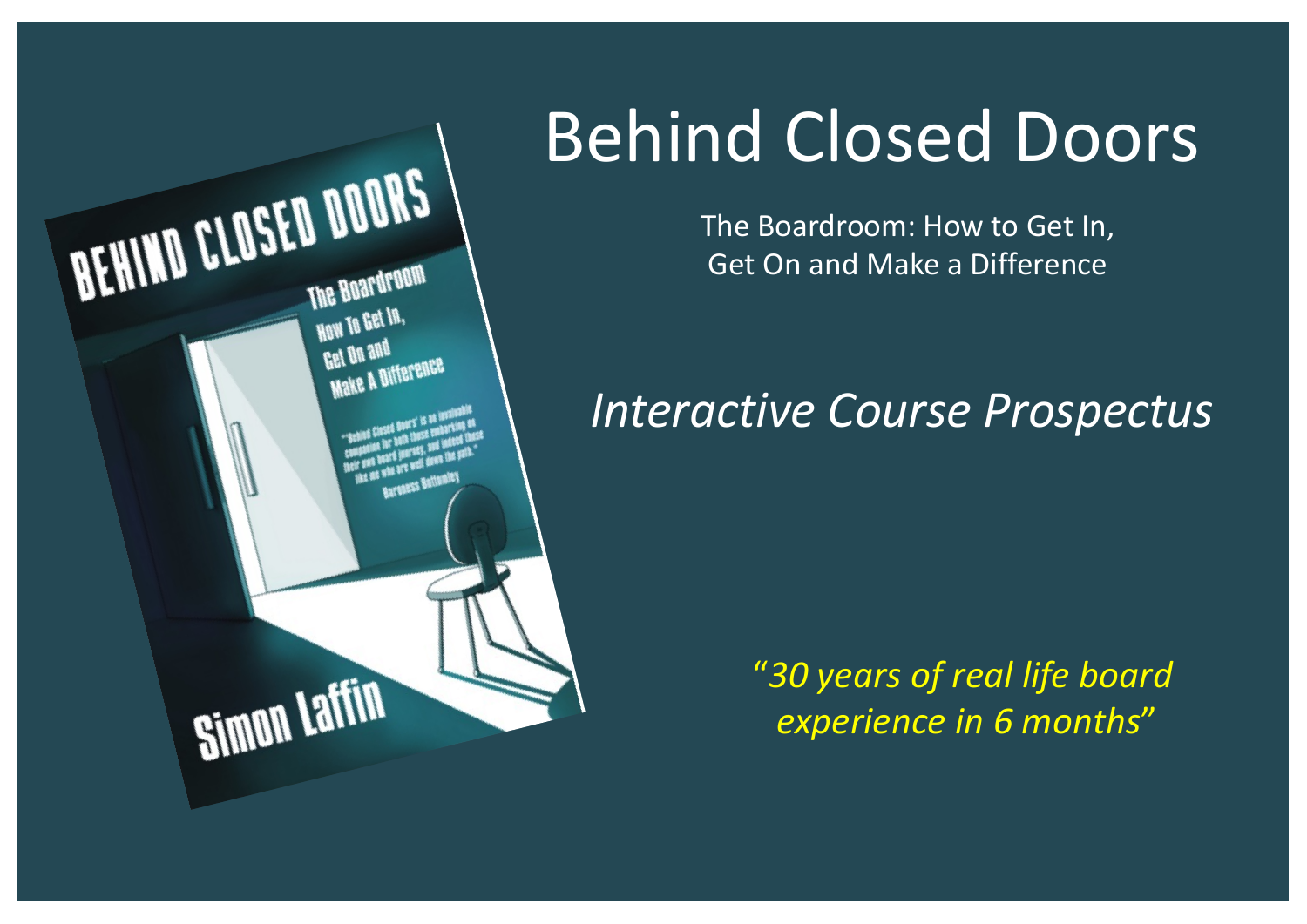# A unique course that will blow open the doors of the boardroom

- This course is unique: It's about difficult decisions and real dilemmas for both executive and non-executive directors. It is not about corporate governance nor directors' responsibilities
- Led by Simon Laffin, a board veteran of over 30 years, with real life knowledge of all the situations covered
- Aimed at serving new executive and non-executive directors, aspiring directors and those who want to understand more about how boards work
- Independent and not part of any corporate machine, so tells how things really are
- Builds on the book with more content, and enables participants to have exchanges of views, experiences and information with both peers and Simon Laffin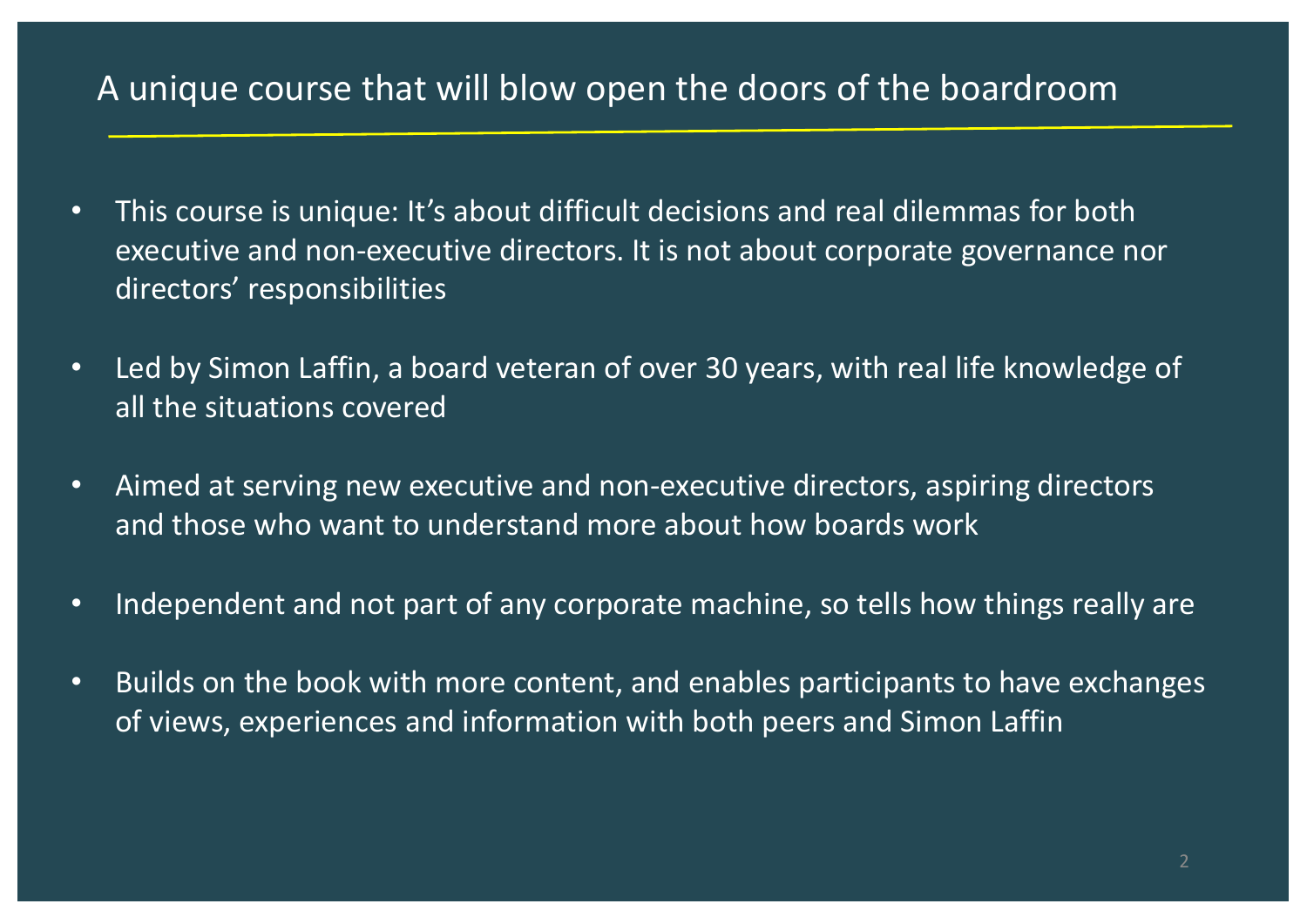Over 30 years on boards, including;

- Chairing three boards (two listed and one private equity)
- Non-executive director on five UK and one Japanese listed companies
- Extensive private equity experience
- Property & Finance Director of FTSE-100 grocery chain, Safeway
- Mentor and author of 'Behind Closed Doors'

*His board experience includes; acquiring companies, failed bids, private equity bids, both successful and failed acquisition integrations, being acquired, shareholder revolts, equity raises, being nationalised, turnarounds, regulatory inquiries, boardroom fights, performance issues, liquidity crises, inappropriate boardroom behaviour, discrimination, resignations, recruitments and dismissals.*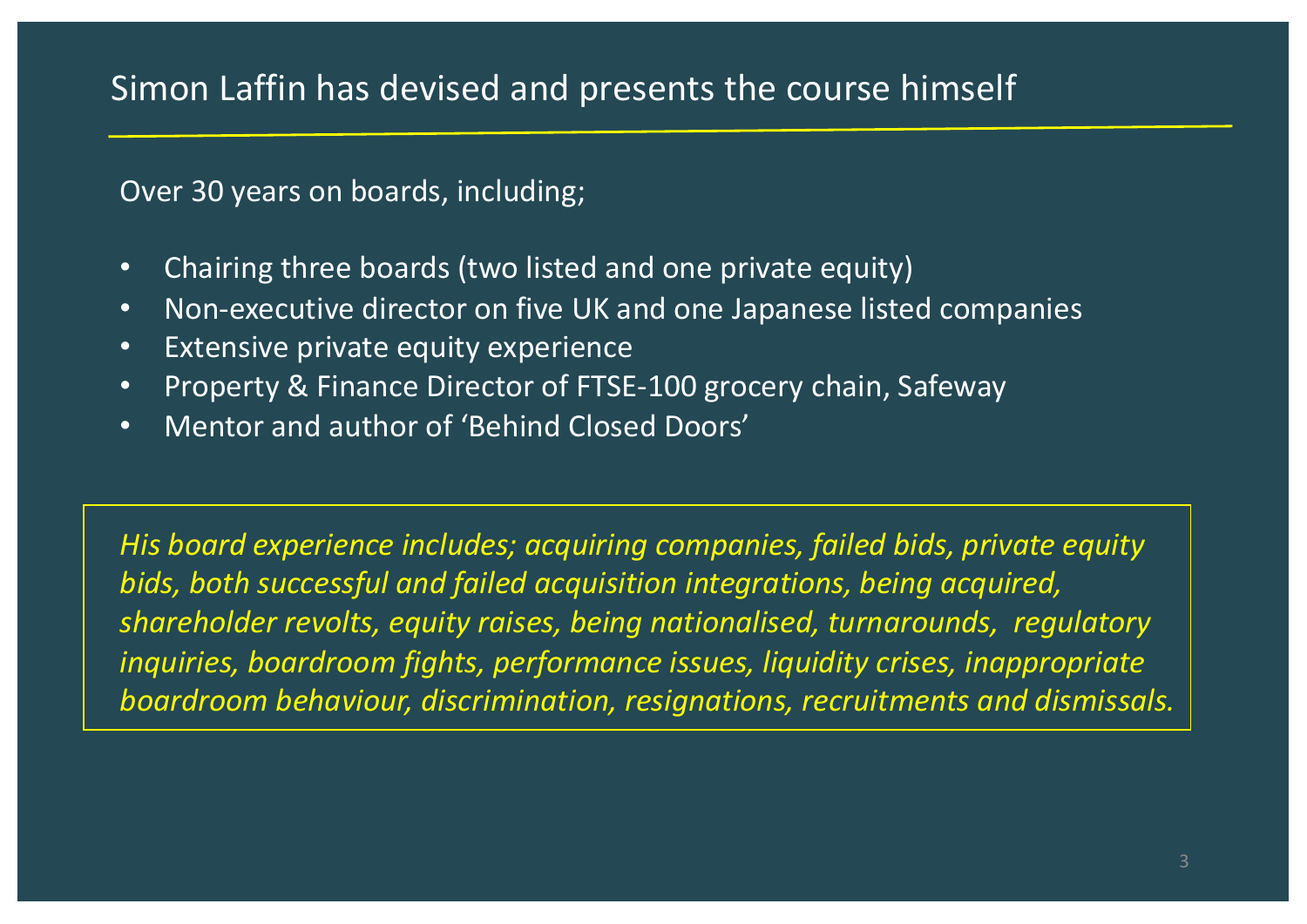# What Participants Will Gain From the Course

By the end of the course participants will;

- 1. Be able to walk into any interview for a board job, or any boardroom, and feel confident that they understand major issues facing boards, have debated key dilemmas and can draw on many years of experience (even if they themselves have only limited personal experience)
- 2. Be able to participate actively on a board, yet be sensitive to issues, risks and opportunities
- 3. Be clear on the different roles of executives and non-executives, the board and each committee
- 4. Understand board dynamics and be aware of potential conflicts or difficult decisions.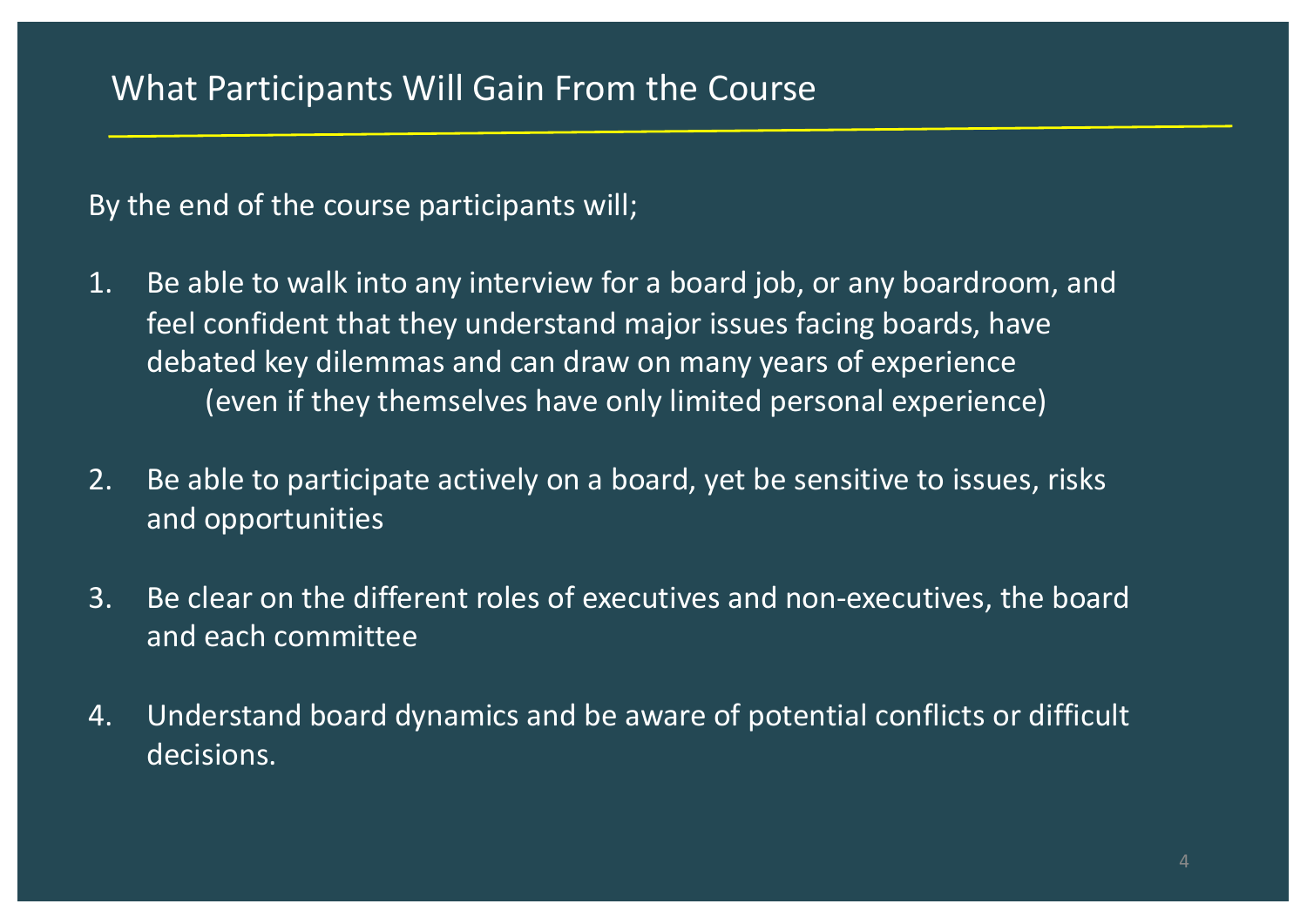# Course modules

#### 1. Getting into the boardroom;

*Choosing a board and company to join; how to be successful in a board interview; what nomination committees look for in a candidate; what to research; what not to do; what to do when you join a board; how execs and non-execs work together; and what your role might be on a new board.* 

#### 2. The secret of taking risks;

*Why risk matters and creates value; why it shouldn't be left to the risk committee; managing risks; non-financial risks; using financial risk to evaluate decisions; understanding and calculating risk measures (including WACC); and reviewing business cases for risk.*

#### 3. Finance can be fun;

*Why finance is too important to be left to accountants; using finance to understand the business; financial numbers that matter the most; cash versus profit; the importance of the balance sheet; why trends are so interesting and important; and why the phasing of profit is more than just numbers.*

#### 4. The audit committee counts;

*Why the Audit committee is so important (and you might want to be on it); how to stop the accountants confusing you; accounting gotchas to watch; what are accounting estimates and judgements; understanding materiality; internal controls and new requirements for board assurance.*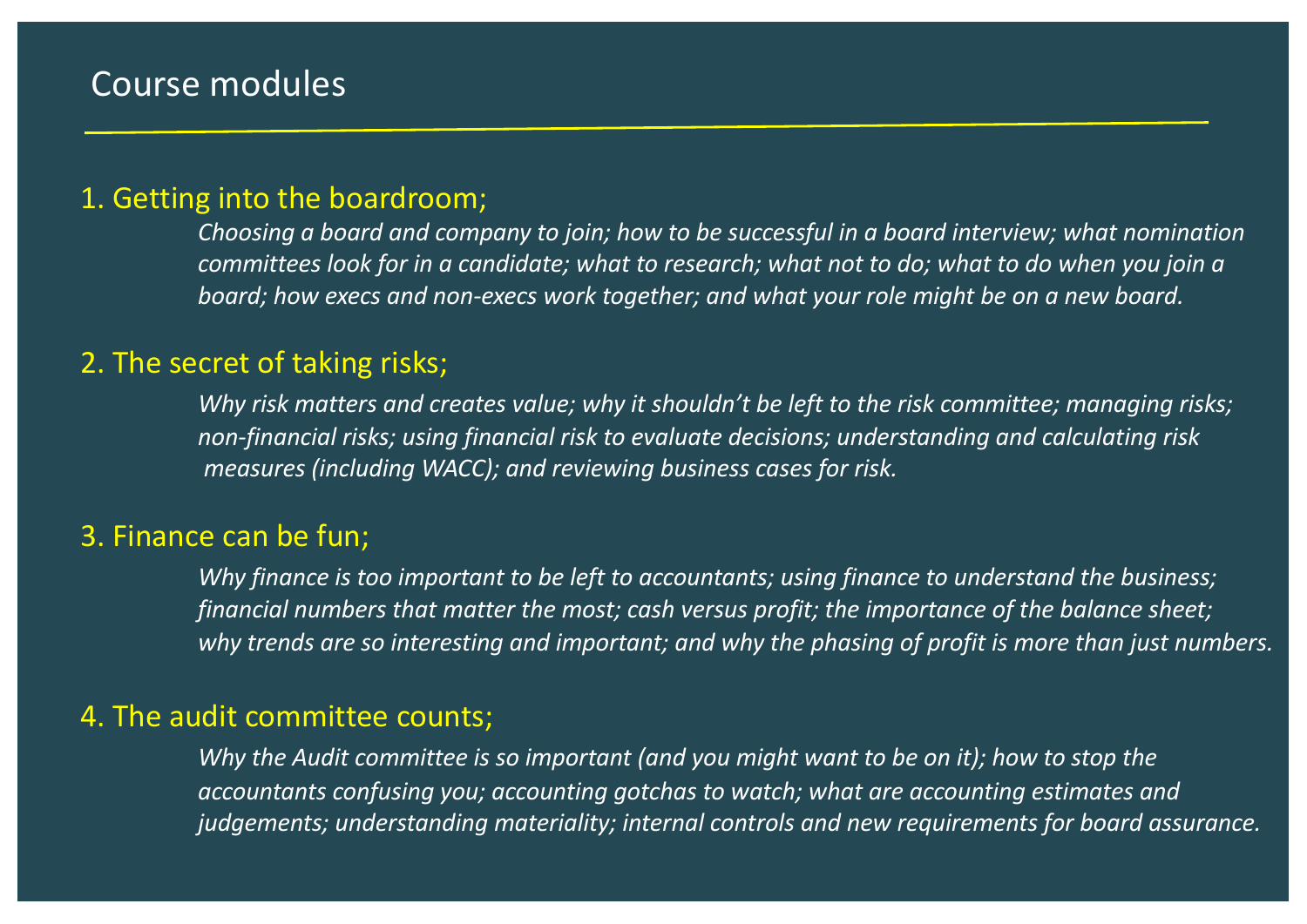## Course modules

### 5. The remuneration committee is rewarding

*What is the market rate for a job, and should you pay it?; are executives paid too much?; what metrics matter; should you listen to remuneration advisers?; short-term vs long-term bonuses; should you pay for ESG?; and how not to be embarrassed.*

#### 6. The nomination committee is about people

*The growing responsibilities of the NomCo; succession planning & developing talent; promoting diversity; using head-hunters; recruiting new directors; and how board evaluations can turn nasty.*

#### 7. Shareholders – vital or just annoying?

*Are public and private shareholders different?; institutional vs oligarch shareholders; what shareholders really want; dividends vs share buy-backs; pre-emption; and raising equity.*

#### 8. Corporate buying & selling – be prepared!

*Are corporate acquisitions good?; what to watch on acquisition proposals?; selling yourself to the highest bidder; defending a bid; and when to listen to advisers.*

#### 9. Reflections & course summary

*How do we improve board performance?; how do we improve ourselves?; ready for a board role? (If not, why not?); and where do we go from here?*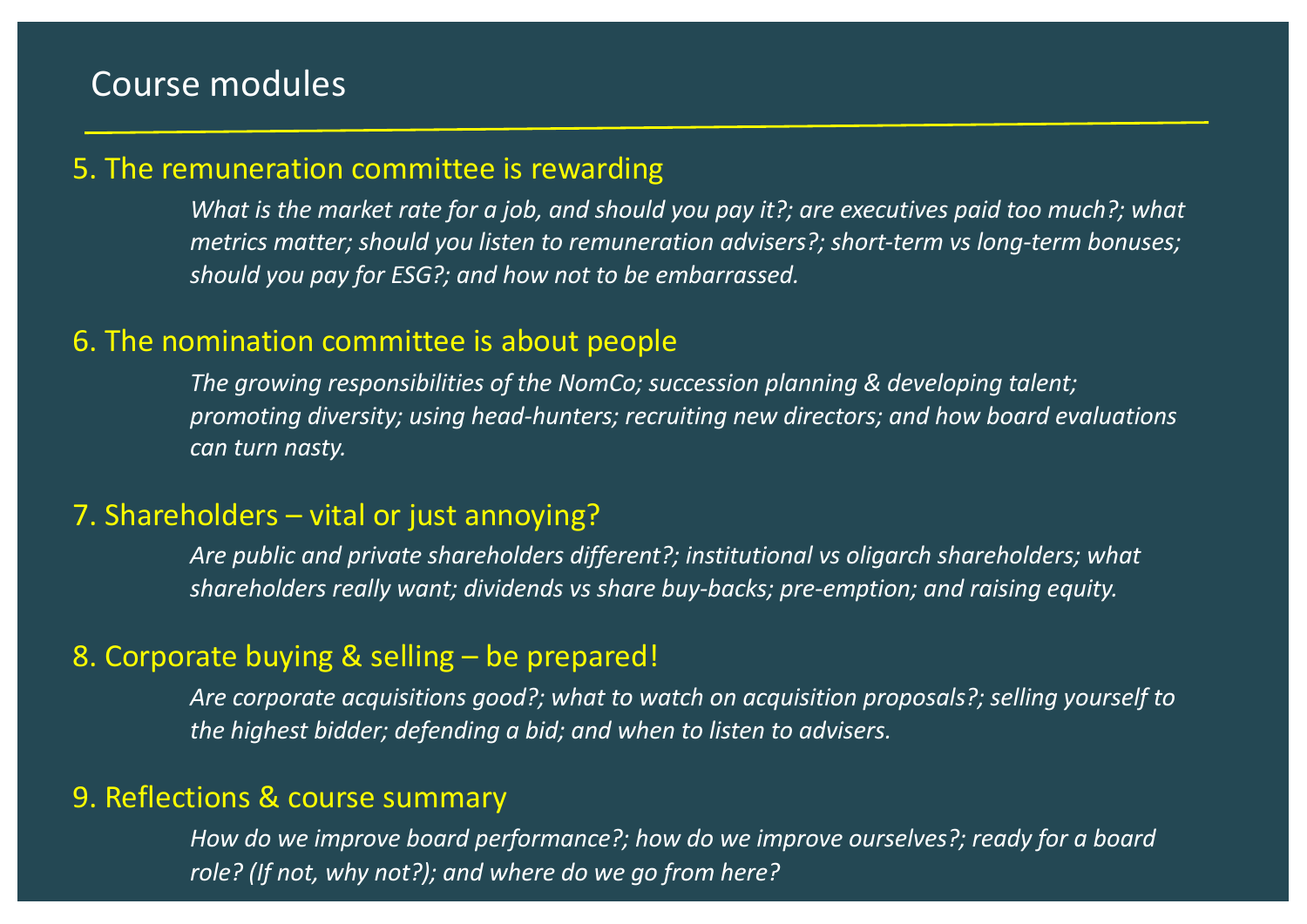# Format for each module

Read specially written course notes, questions and practical scenarios, plus relevant chapters of the course book

### Week 1 Week 2 Week 3

Peer-to-Peer discussion about issues raised, their own experience and the various scenarios

**Discussion** with, and input from, both participants and Simon Laffin

- Discussions will be an hour each
- Each course will comprise a maximum of 12 participants
- With 9 modules, the total course will be spread over 6 months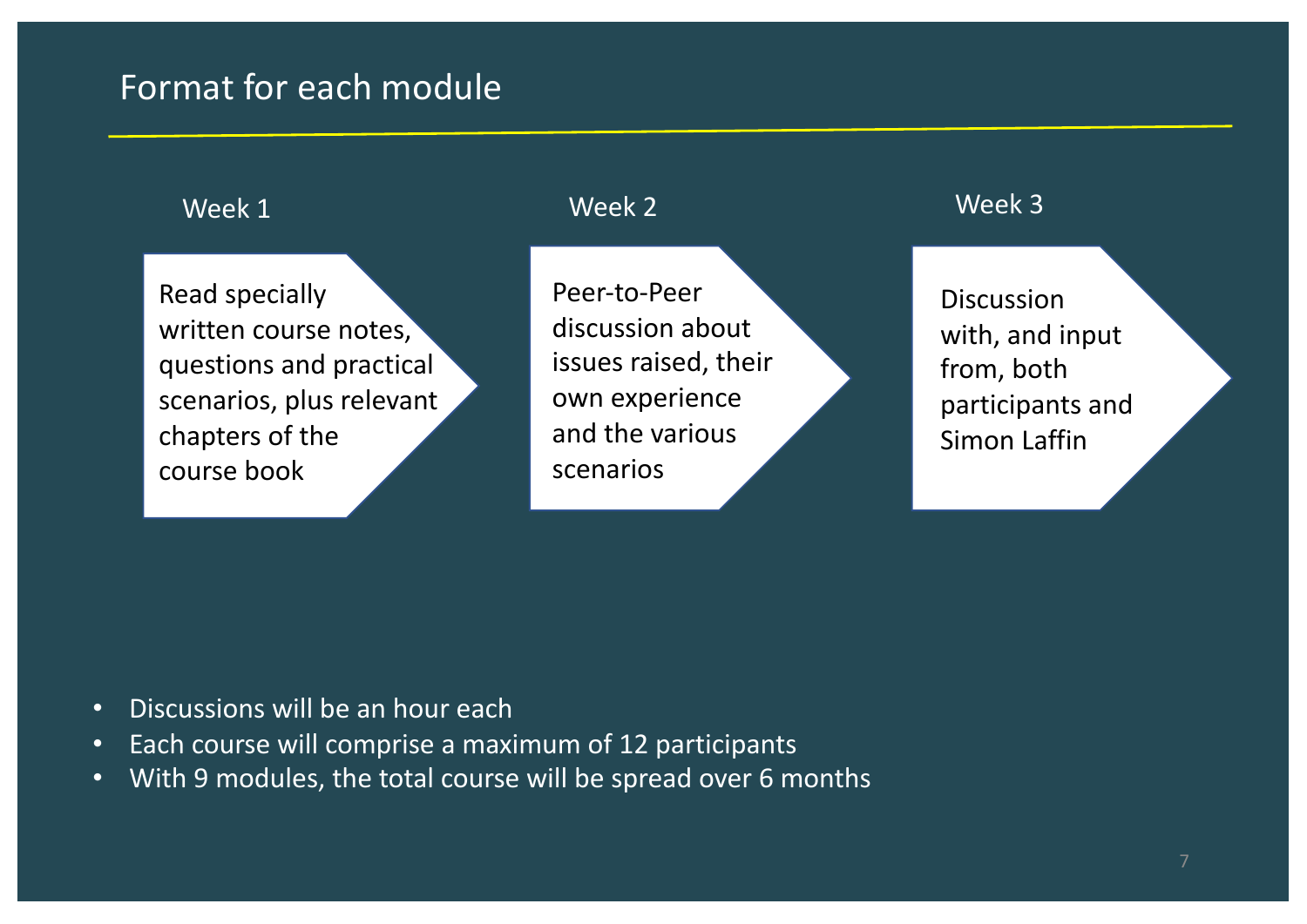# Launching the New Course

- The course will cost £550 per participant
- This represents exceptional value for a six month taught, interactive course that covers all major aspects of the boardroom
- The course will be delivered over the web